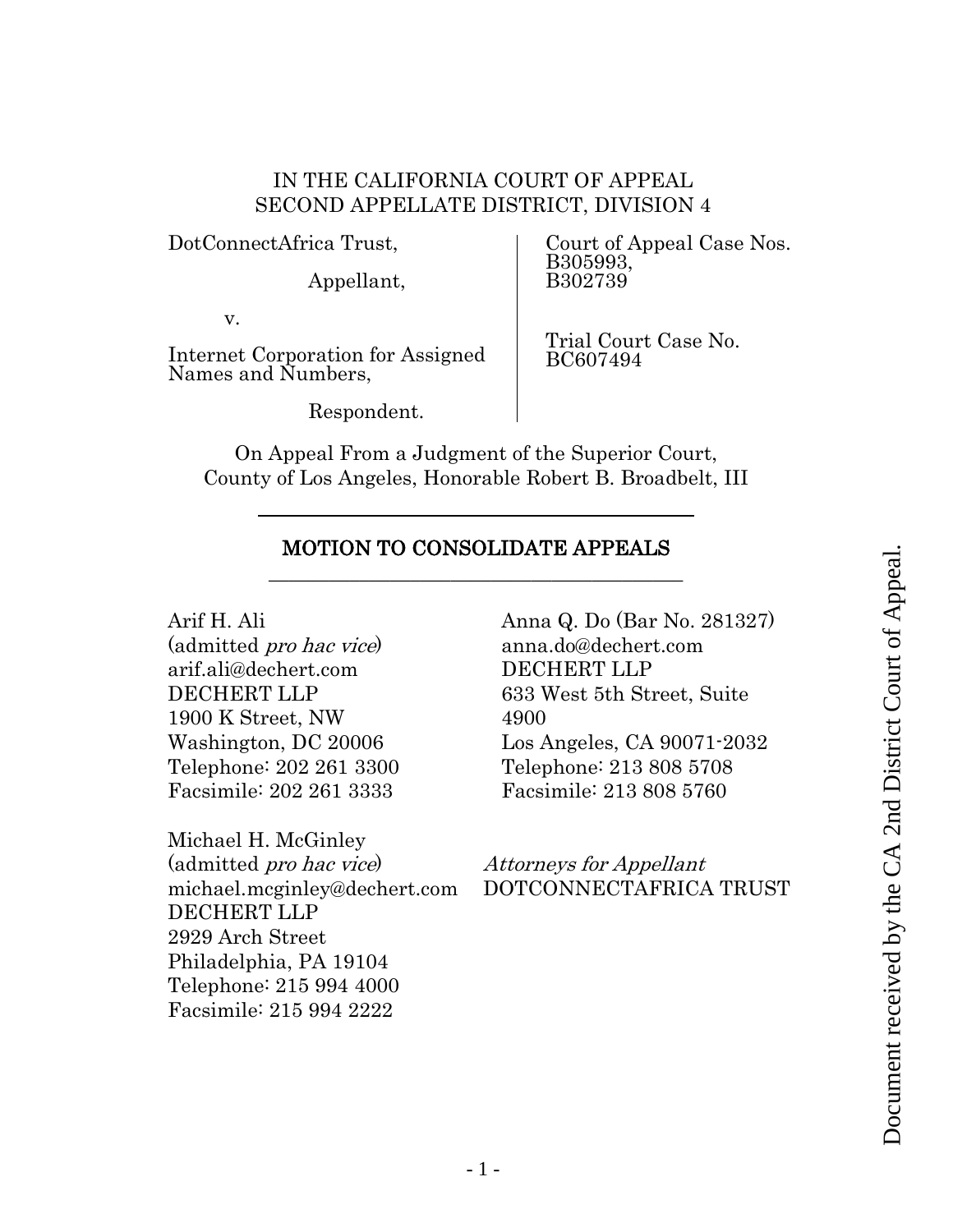Plaintiff-Appellant DotConnectAfrica Trust hereby moves this Court to consolidate the two appeals it has taken from the single action before the Los Angeles County Superior Court.

The single action before the Superior Court was brought by Plaintiff-Appellant DotConnectAfrica Trust ("DCA") against Defendant-Appellee Internet Corporation for Assigned Names and Numbers ("ICANN") on January 20, 2016. DCA sought various forms of relief from several claims, including claims sounding in breach of contract, fraud, and unfair competition (among other claims). On December 6, 2016, Intervenor ZA Central Registry, NPC ("ZACR") filed their notice of appearance. The Superior Court granted ICANN summary judgment with respect to some of DCA's claims on August 9, 2017, but set the remainder for trial. After a bench trial, the Superior Court ruled against DCA with respect to the remainder of its claims on October 3, 2019, entering a final judgment on that day. That final judgment also determined that ICANN and ZACR were entitled to costs—the amount to be determined at a later date—as prevailing parties. ICANN sent DCA notice of that judgment on October 10, 2019. DCA timely appealed from that final judgment on December 3, 2019 in appeal No. B302739.

ICANN and ZACR then filed memoranda of costs on October 18, 2019. DCA filed a motion to tax costs on November 5, 2019. The Superior Court granted that motion in part and denied it in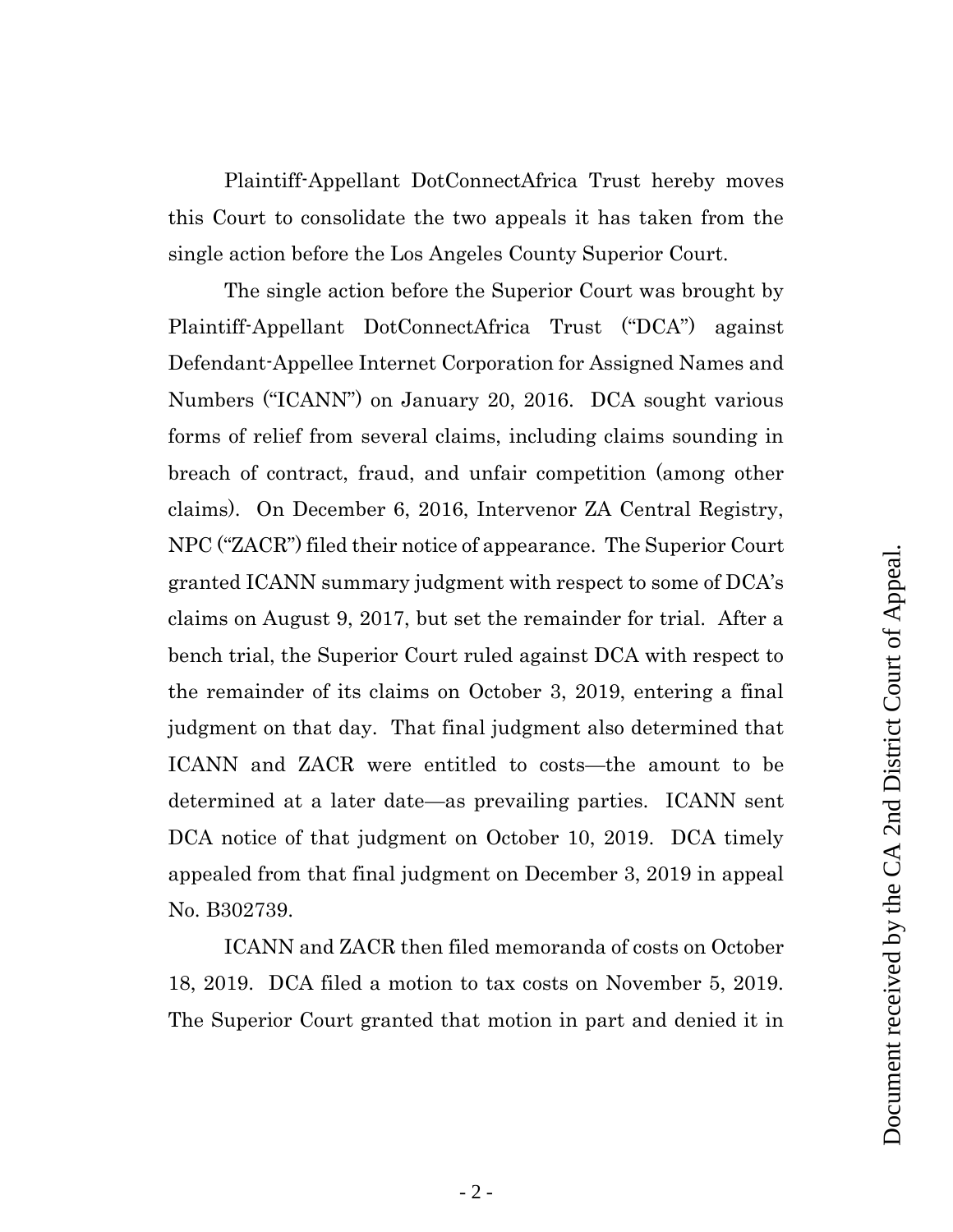part on March 11, 2020, notice of which was sent by ICANN on March 17, 2020. DCA timely appealed from that order on May 8, 2020, pursuant to California Code of Civil Procedure § 904.1(a)(2), in appeal No. B305993. (See *People v. Bhakta* (2008) 162 Cal.App.4th 973, 981.)

Whether to consolidate appeals "is a factual question" that turns on "whether the questions presented are so related as to make it advisable to consolidate and whether the consideration of the appeals will be expedited by the consolidation." (Sampson v. Sapoznik (1953) 117 Cal.App.2d 607, 609.) Here, the two appeals arise out of the same action before the trial court. The first appeal, No. B302739, was taken from the final judgment entered on October 3, 2019. The second appeal, No. 305993, was taken from the post-judgment order on DCA's motion to tax costs. ICANN and ZACR were entitled to costs only because the Superior Court designated them as prevailing parties. (See Cal. Code Civ. P. §§ 1032, 1033.5.) If DCA were to prevail in its appeal of the final judgment, then it would necessarily prevail in its appeal of the order on costs.

## **CONCLUSION**

For the foregoing reasons, DCA respectfully requests that the Court consolidate its two appeals, Nos. B302739 and 305993.